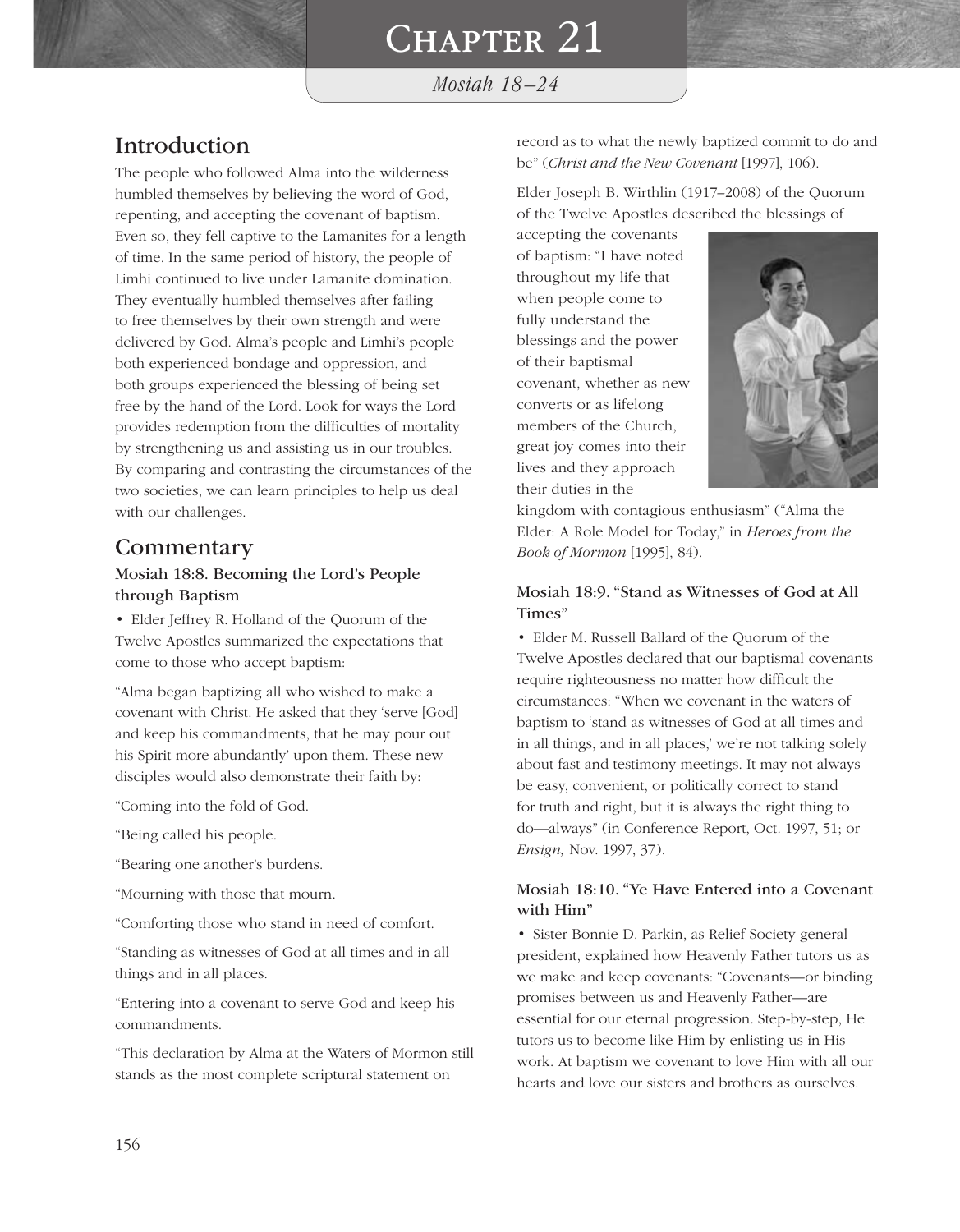In the temple we further covenant to be obedient, selfless, faithful, honorable, charitable. We covenant to make sacrifices and consecrate all that we have. Forged through priesthood authority, our kept covenants bring blessings to fill our cups to overflowing. How often do you reflect that your covenants reach beyond mortality and connect you to the Divine? Making covenants is the expression of a willing heart; keeping covenants, the expression of a faithful heart" ("With Holiness of Heart," *Ensign,* Nov. 2002, 103).

#### Mosiah 18:10. Having His Spirit

• Elder Robert D. Hales of the Quorum of the Twelve Apostles observed that having the Holy Ghost influences our conduct and solidifies our testimonies:

"The Holy Ghost gives us the strength and courage to conduct our lives in the ways of the kingdom of God and is the source of our testimony of the Father and the Son. . . .

"By choosing to be in His kingdom, we separate—not isolate—ourselves from the world. Our dress will be modest, our thoughts pure, our language clean. The movies and television we watch, the music we listen to, the books, magazines, and newspapers we read will be uplifting. We will choose friends who encourage our eternal goals, and we will treat others with kindness. We will shun the vices of immorality, gambling, tobacco, liquor, and illicit drugs. Our Sunday activities will reflect the commandment of God to remember the Sabbath day and keep it holy. We will follow the example of Jesus Christ in the way we treat others. We will live to be worthy to enter the house of the Lord" (in Conference Report, Oct. 2000, 6–7; or *Ensign,* Nov. 2000, 8).

#### Mosiah 18:12–18. Alma Held the Priesthood

• President Joseph Fielding Smith (1876–1972) explained that Alma had authority to baptize:

"We may conclude that Alma held the priesthood before he, with others, became disturbed with King Noah. Whether this is so or not makes no difference because in the Book of Mosiah it is stated definitely that he had authority [see Mosiah 18:13].



"If he had authority to baptize that is evidence that he had been baptized. Therefore, when Alma baptized himself with Helam that was not a case of Alma baptizing himself, but merely as a token to the Lord of his humility and full repentance" (*Answers to Gospel Questions,* comp. Joseph Fielding Smith Jr., 5 vols. [1957–66], 3:203).

> *Mosiah 18:21–29 What did Alma teach his people to do to "walk uprightly before God"? (v. 29).*

#### Mosiah 18:21. "Hearts Knit Together in Unity and in Love"

• Through modern revelation the Lord counseled, "Be one; and if ye are not one ye are not mine" (D&C 38:27). President Henry B. Eyring of the First Presidency commented on the division prevalent in our fallen world and how keeping the commandments brings unity:

"With the Fall it became clear that living in unity would not be easy. . . .

". . . We need hope that we can experience unity in this life and qualify to have it forever in the world to come. . . .

"If we are to have unity, there are commandments we must keep concerning how we feel. We must forgive and bear no malice toward those who offend us" (in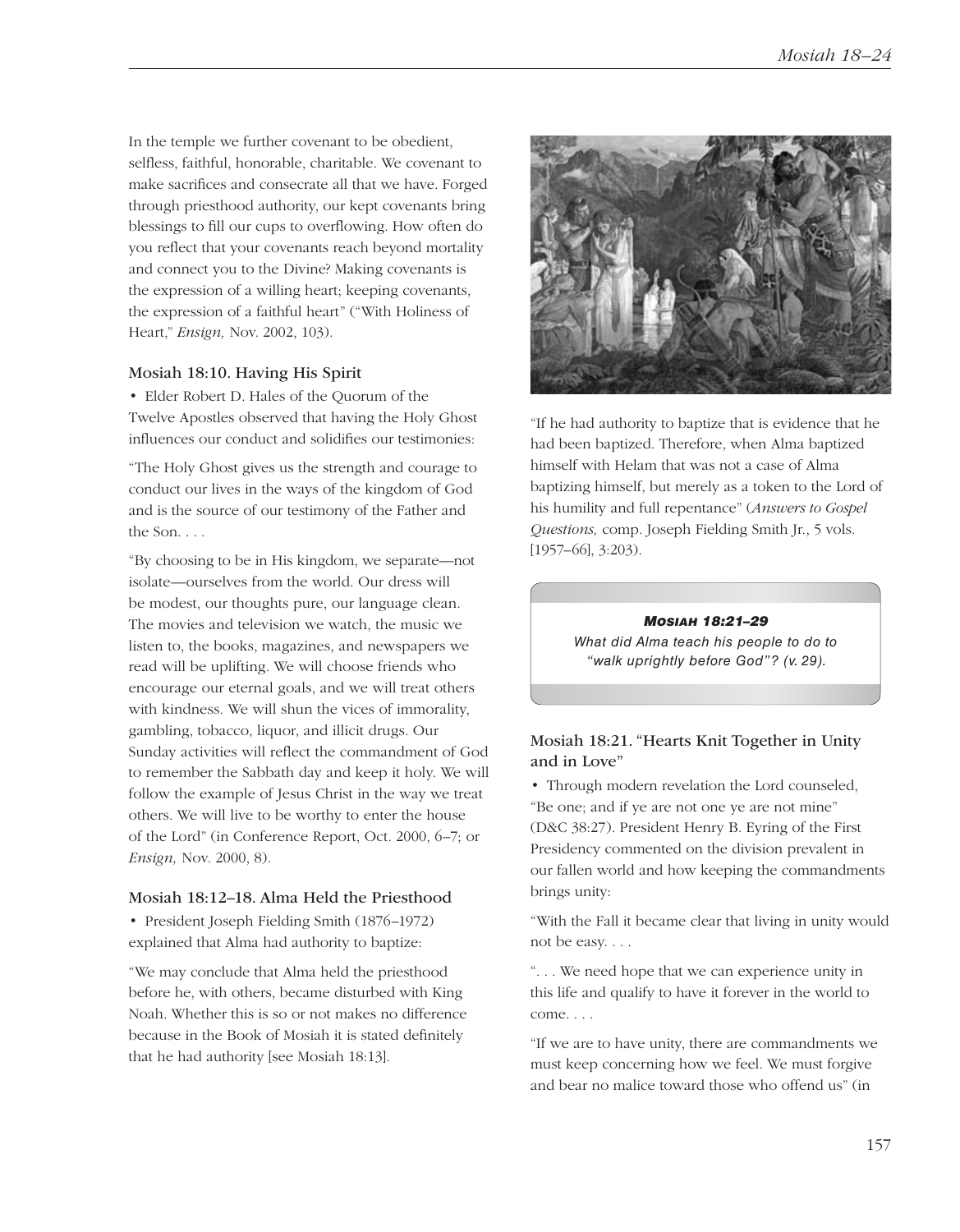Conference Report, Apr. 1998, 85–86, 88; or *Ensign,* May 1998, 66, 68).

• Unity and love came as the people of Alma recommitted themselves to living the commandments of God. While serving in the Seventy, Elder C. Max Caldwell described this increase in love as a condition that needs to be developed:

"Jesus' love was inseparably connected to and resulted from his life of serving, sacrificing, and giving in behalf of others. We cannot develop Christlike love except by practicing the process prescribed by the Master. . . .

"Charity is not just a precept or a principle, nor is it just a word to describe actions or attitudes. Rather, it is an internal condition that must be developed and experienced in order to be understood. We are possessors of charity when it is a part of our nature. People who have charity have a love for the Savior, have received of his love, and love others as he does" (in Conference Report, Oct. 1992, 40; or *Ensign,* Nov. 1992, 30).

## Mosiah 18:23. "Observe the Sabbath Day, and Keep It Holy"

• "Because the Sabbath is a holy day, it should be reserved for worthy and holy activities. . . . If we merely lounge about doing nothing on the Sabbath, we fail to keep the day holy" (*True to the Faith: A Gospel Reference* [2004], 146).

Elder L. Tom Perry of the Quorum of the Twelve Apostles spoke about how the Sabbath is a special time for families to be together and reviewed 10 other activities of the many that are worthy of the Sabbath day: "This is the time we are to attend our regular meetings together, study the life and teachings of the Savior and of the prophets. 'Other appropriate Sunday activities include (1) writing personal and family journals, (2) holding family councils, (3) establishing and maintaining family organizations for the immediate and extended family, (4) personal interviews between parents and children, (5) writing to relatives and missionaries, (6) genealogy, (7) visiting relatives and those who are ill or lonely, (8) missionary work, (9) reading stories to children, and (10) singing Church hymns.' ["Suggestions for Individual and Family

Sabbath-Day Activities," *Ensign,* Mar. 1980, 76]" (in Conference Report, Apr. 2003, 44; or *Ensign,* May 2003, 42).

• Elder Mark E. Petersen (1900–1984) of the Quorum of the Twelve Apostles taught that our observance of the Sabbath day reflects our appreciation of the Atonement of Jesus Christ:

"We can readily see that observance of the Sabbath is an indication of the depth of our conversion.

"Our observance or nonobservance of the Sabbath is an unerring measure of our attitude toward the Lord personally and toward his suffering in Gethsemane, his death on the cross, and his resurrection from the dead. It is a sign of whether we are Christians in very deed, or whether our conversion is so shallow that commemoration of his atoning sacrifice means little or nothing to us" (in Conference Report, Apr. 1975, 72; or *Ensign,* May 1975, 49).



## Mosiah 18:28. "They Should Impart of Their Substance of Their Own Free Will"

• President Marion G. Romney (1897–1988) of the First Presidency counseled us to develop charity by giving ourselves fully to the work of the Lord: "Some may ask, 'How do I obtain these righteous feelings in giving? How do I overcome giving grudgingly? How do I obtain the "pure love of Christ?"' To those I would say: Faithfully live all the commandments, give of yourselves, care for your families, serve in church callings, perform missionary work, pay tithes and offerings, study the scriptures—and the list could go on. As you lose yourself in this service, the Lord will touch and soften your heart" (in Conference Report, Oct. 1981, 131–32; or *Ensign,* Nov. 1981, 93).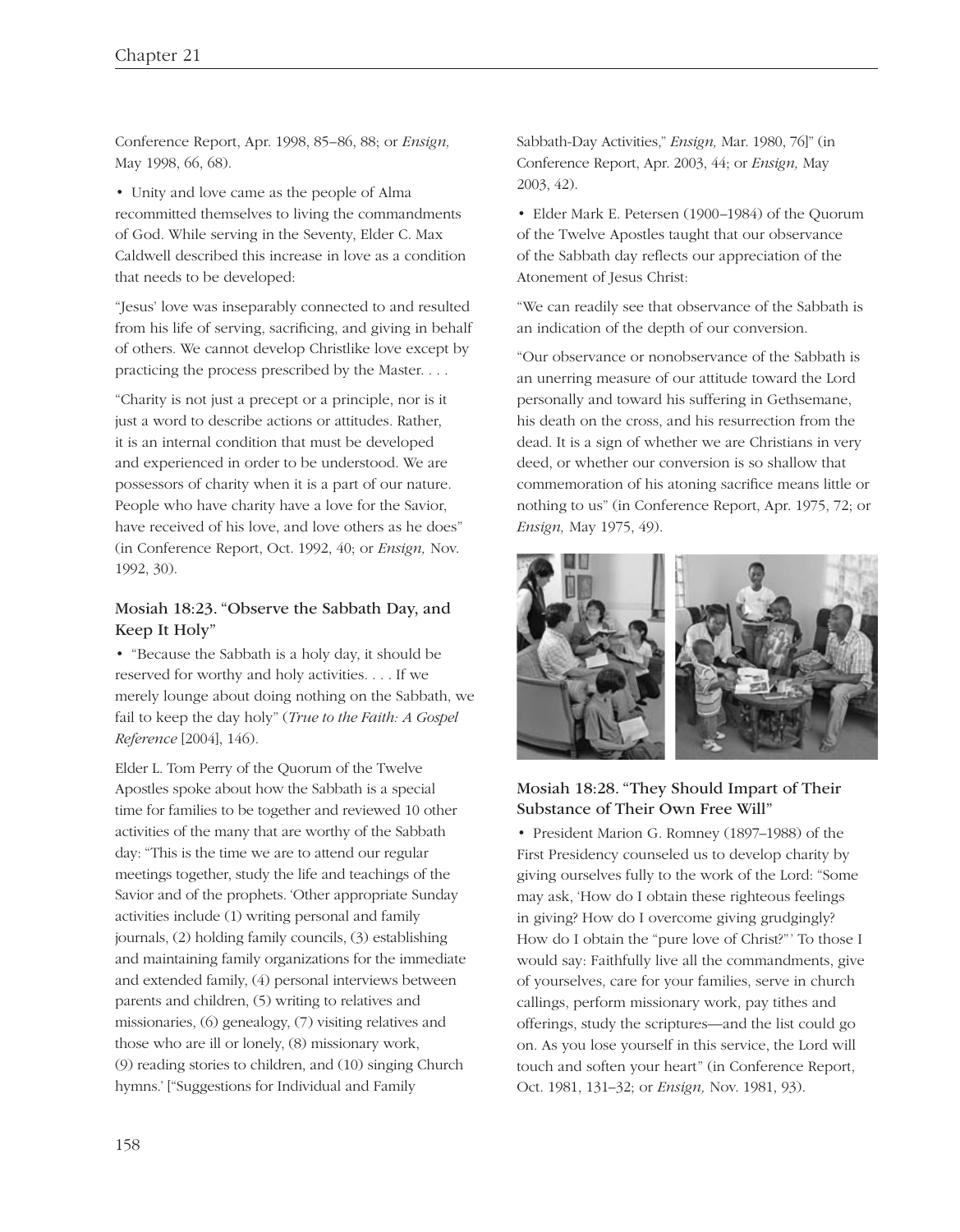## Mosiah 19–24. People of Limhi Compared to People of Alma

• When the prophet Abinadi first went to the wicked people of King Noah, he told them that if they did not repent they would come under bondage (see Mosiah 11:21). When the Lord commanded Abinadi to return to them two years later, they still had not repented (see Mosiah 12:1). Therefore, according to the word of the Lord, all of them would inevitably come under bondage. Furthermore, the second time Abinadi preached to them, the Lord's warning to the people of King Noah was even stronger. In addition to being brought into bondage, many would be slain. Others would experience famine and pestilence, and if they

still refused to repent, they would be destroyed (see Mosiah 12:2–8).

After Abinadi's second visit, there was a division among the people. Alma believed Abinadi, and a group of people listened to Alma, repented, and became righteous. However, the majority of the people—under the leadership of King Noah and then his son Limhi did not repent until much later. Although both groups eventually came under bondage because they refused to repent after the first warning of the Lord, consider the following differences between what happened to Alma's group, who voluntarily repented, and Limhi's group, who were compelled to repent.

| <b>Time Period</b>                                                     | <b>People of Limhi</b>                                                                                                                                                                                                                                                                                                                                                                                                                               | <b>People of Alma</b>                                                                                                                                                                                                                                            |
|------------------------------------------------------------------------|------------------------------------------------------------------------------------------------------------------------------------------------------------------------------------------------------------------------------------------------------------------------------------------------------------------------------------------------------------------------------------------------------------------------------------------------------|------------------------------------------------------------------------------------------------------------------------------------------------------------------------------------------------------------------------------------------------------------------|
| Abinadi's second<br>visit                                              | Noah's people rejected and killed Abinadi (Mosiah 17).<br>They continued in their wickedness.                                                                                                                                                                                                                                                                                                                                                        | Alma believed Abinadi (Mosiah 17:2-4).<br>Alma was forced to flee.                                                                                                                                                                                               |
| Aftermath of<br>Abinadi's second<br>visit                              | Noah-Limhi's people continued in wickedness (Mosiah<br>$19:2 - 20$ ).<br>They were divided (v. 2).<br>They were contentious (v. 3).<br>They were attacked by the Lamanites (vv. $6-7$ ).<br>King Noah was killed by his own people (v. 20).<br>The people were brought into Lamanite bondage and<br>had to pay a 50 percent tribute to the Lamanites (v. 15).                                                                                        | A small group believed Alma (Mosiah 18:3-21).<br>They traveled to hear Alma preach (v. 4).<br>They were taught to repent and have faith (v. 7).<br>They covenanted with God (vv. 8-11).<br>They escaped the efforts of King Noah to destroy<br>them (vv. 33-34). |
| Two years from the<br>time of Abinadi's<br>death (Mosiah<br>19:29      | Limhi's people endured bondage (Mosiah 19:22-20:22).<br>They endured bondage and 50 percent tribute (19:22).<br>The Lamanites attacked (20:7).<br>They fought back (20:8-11).<br>They accepted bondage (20:22).                                                                                                                                                                                                                                      | Alma's people prospered (Mosiah 23:2-5).<br>The Lord strengthened them (v. 2).<br>They built a city ( $v. 5$ ).                                                                                                                                                  |
| A period of time<br>following the first<br>two years (Mosiah<br>19:29) | Conditions of bondage intensified (Mosiah 21:3-6).<br>The Lamanites smote them on the cheeks and<br>exercised authority over them (v. 3).<br>The Lamanites gave Limhi's people heavy burdens and<br>drove them like animals (v. 3).<br>The people murmured because of their trials (v. 6).<br>Limhi's people went to war three times to deliver<br>themselves and were defeated each time. Many were<br>killed and there was much sorrow (vv. 7-12). | Alma's people continued in peace and prosperity<br>(Mosiah 23:19-20).<br>They lived in righteousness (vv. 14-15).<br>They prospered exceedingly (vv. 19-20).                                                                                                     |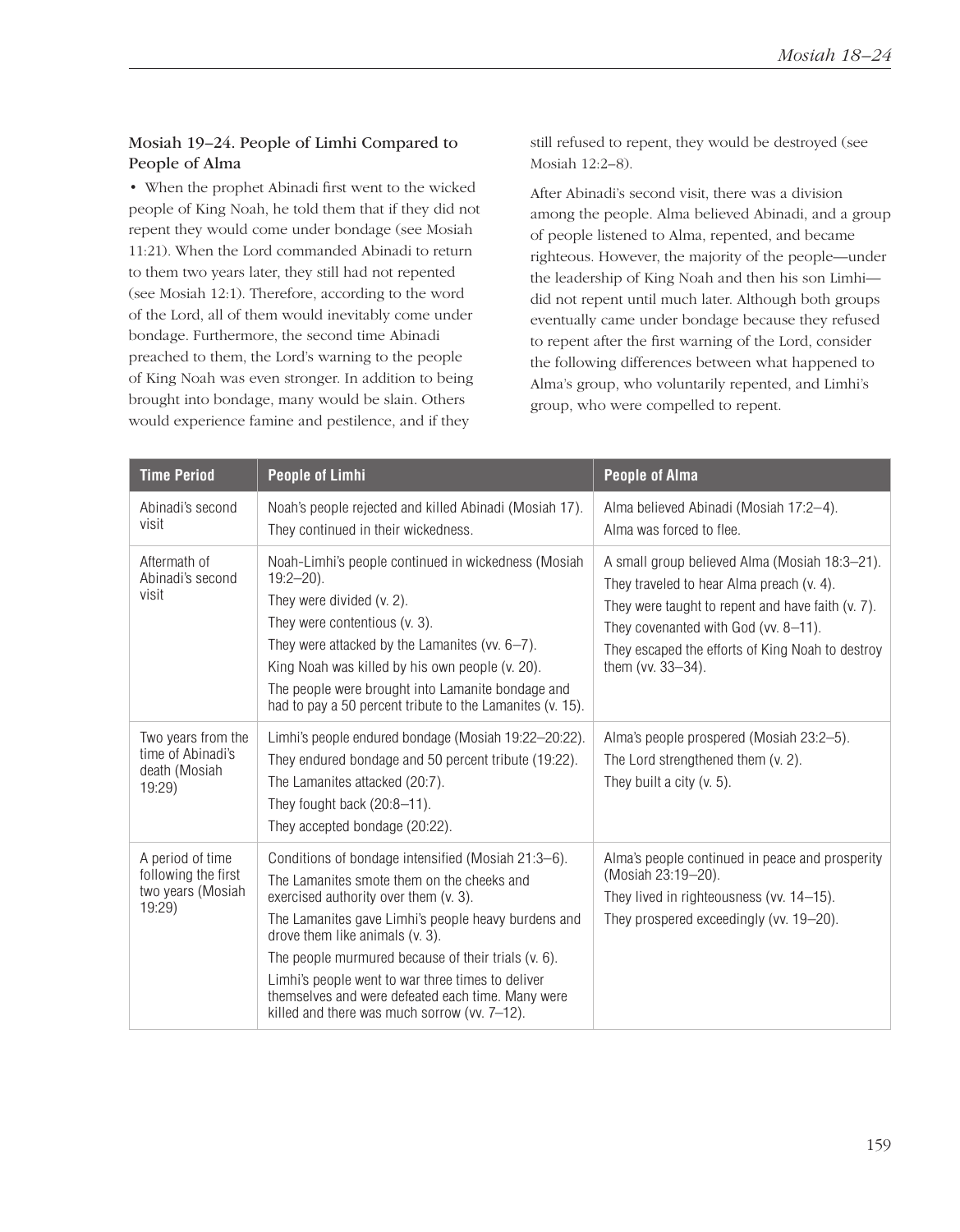| <b>Time Period</b>                                 | <b>People of Limhi</b>                                                                                                                                                                                                                                                                                                                                                                                                                                                        | <b>People of Alma</b>                                                                                                                                                                                                                                                                                                                                                                                                                                                                               |
|----------------------------------------------------|-------------------------------------------------------------------------------------------------------------------------------------------------------------------------------------------------------------------------------------------------------------------------------------------------------------------------------------------------------------------------------------------------------------------------------------------------------------------------------|-----------------------------------------------------------------------------------------------------------------------------------------------------------------------------------------------------------------------------------------------------------------------------------------------------------------------------------------------------------------------------------------------------------------------------------------------------------------------------------------------------|
| Continued after the<br>first two years             | Limhi's people repented and turned to the Lord<br>(Mosiah 21:7-14, 25-26).<br>They were compelled to be humble (vv. 13-14).<br>They accepted their bondage and abuse (v. 13).<br>They cried mightily to the Lord (v. 14).<br>They sent men to find help in Zarahemla (vv. 25–26).                                                                                                                                                                                             | Alma's people continued in peace and prosperity.                                                                                                                                                                                                                                                                                                                                                                                                                                                    |
| Continued after the<br>first two years             | The Lord eventually delivered them from Lamanite<br>bondage (Mosiah 21:15-22:16).<br>The Lord was slow to hear them, but He softened<br>the hearts of their enemies, who eased their burdens<br>$(21:15)$ .<br>They were not delivered at first (21:15).<br>They prospered by degrees (21:16).<br>They helped others (21:17).<br>They covenanted to serve God (21:31).<br>They gave wine to the Lamanite guards, who then fell<br>asleep (22:7, 10).<br>They escaped (22:11). | Alma's people continued in peace and prosperity.                                                                                                                                                                                                                                                                                                                                                                                                                                                    |
| c. 120-121 B.C.<br>(Mosiah 22;<br>24:25 footnotes) | Limhi's people arrived in the land of Zarahemla<br>(Mosiah 22:13).<br>A Lamanite army pursued Limhi's people (vv. 15-16).                                                                                                                                                                                                                                                                                                                                                     | Alma's people experienced bondage and delivery<br>from the Lord (Mosiah 23-24).<br>The Lamanite army sent after Limhi's people<br>discovered Alma's people in the land of Helam<br>(Mosiah 23:25).<br>Alma's people were taken into bondage (Mosiah<br>$24:8 - 10$ ).<br>They remained faithful and endured patiently<br>$(vv. 10-16)$ .<br>The Lord eased their burdens and strengthened<br>them (vv. 14-15).<br>The Lord delivered them out of bondage and<br>into the land of Zarahemla (v. 20). |

• Limhi's people were forced to remember the Lord during their Lamanite bondage. Alma's people willingly repented after Abinadi's second warning. Consequently, the suffering of Limhi's group was greater and more prolonged. Some years later, Alma the Younger explained a principle that helps us understand the different results experienced by these two groups: Some "are compelled to be humble . . . for a man sometimes, if he is compelled to be humble, seeketh repentance" (Alma 32:13), and "blessed are they who humble themselves without being compelled to be humble" (v. 16).

## Mosiah 21:13–14. Humility Fortifies Our Dependence upon the Lord

• After failing the third time to fight their way out of bondage, Limhi's colony finally turned to God in humility and prayer and sought deliverance by His hand. Their experiences compelled them to seek the Lord and not to put their trust in the arm of the flesh (see Alma 32:13–16; see also 2 Nephi 4:34).

President Ezra Taft Benson (1899–1994) taught that humility strengthens our dependence upon the Lord: "Humility, of course, is not a sign of weakness. Humility does not mean timidity. A person can be humble,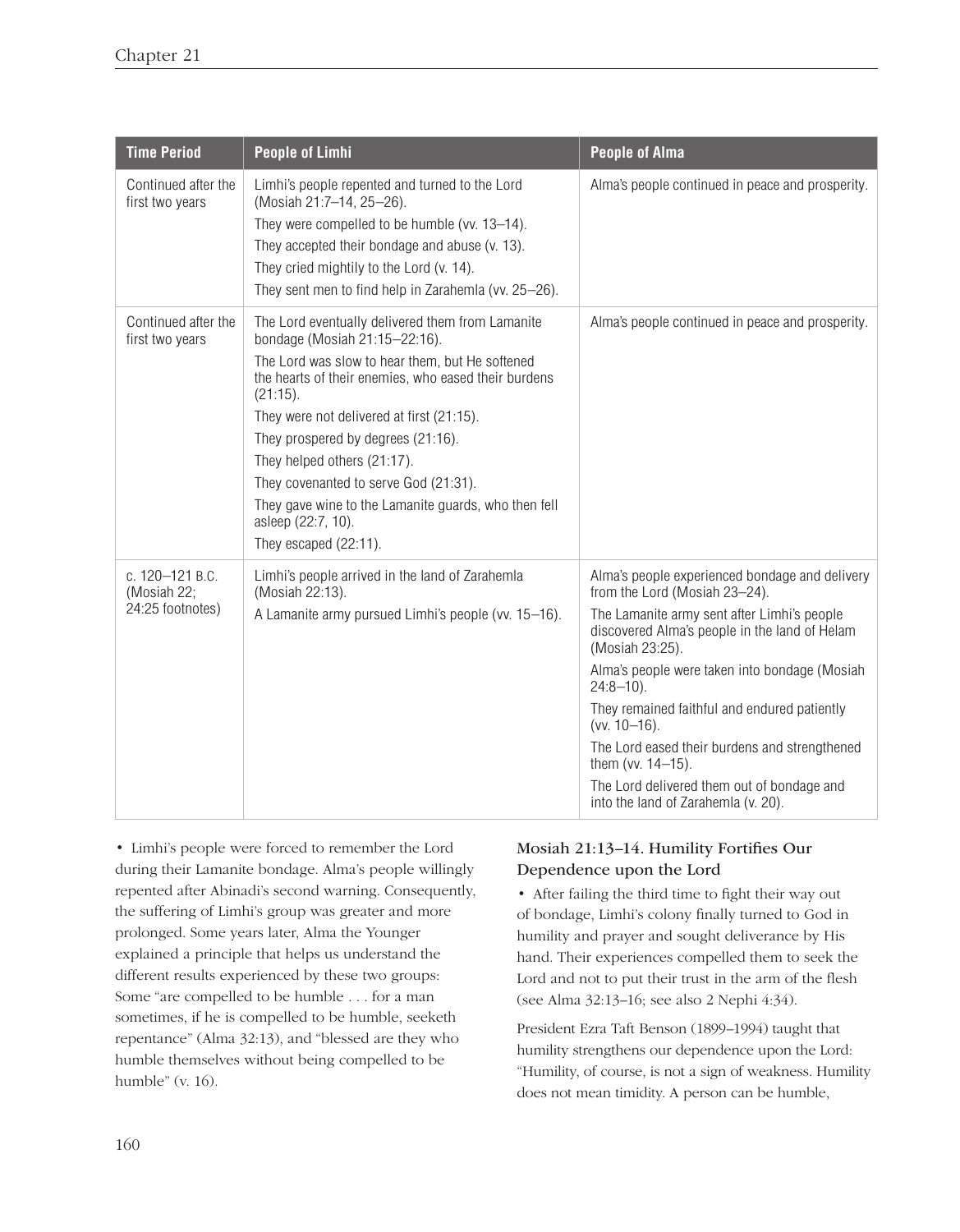powerful, and courageous. The Prophet Joseph is a good example. Humility is an acknowledged recognition of our dependence on a higher power" (*The Teachings of Ezra Taft Benson* [1988], 369).

#### *Mosiah 21:15–22*

*In what ways did the people of Limhi begin to "prosper by degrees in the land"? (v. 16). How can we receive similar help?*

#### Mosiah 21:15. "The Lord Did Hear Their Cries"

• Even though many people in Limhi's colony brought their distress upon themselves, the Lord was merciful and answered their prayers. The Prophet Joseph Smith (1805–44) described the Lord's mercy in response to the sorrow the Prophet felt as a result of his mistakes: "I have called to mind all the past moments of my life, and am left to mourn and shed tears of sorrow for my folly in suffering the adversary of my soul to have so much power over me as he has had in times past. But God is merciful and has forgiven my sins, and I rejoice that he sendeth forth the Comforter unto as many as believe and humbleth themselves before him" (*The Personal Writings of Joseph Smith,* comp. Dean C. Jessee [1984], 238; punctuation, spelling, and capitalization standardized).

## Mosiah 23:21. "He Trieth Their Patience and Their Faith"

• Even though the people who followed Alma had repented and been faithful, the Lord allowed them to be temporarily oppressed by the Lamanites in fulfillment of Abinadi's prophecy (see Mosiah 12:1–5) and as a trial of their patience and faith. Elder Orson F. Whitney (1855–1931) of the Quorum of the Twelve Apostles taught that everything we experience teaches us valuable lessons: "No pain that we suffer, no trial that we experience is wasted. It ministers to our education, to the development of such qualities as patience, faith, fortitude and humility. All that we suffer and all that we endure, especially when we endure it patiently, builds up our characters, purifies our hearts,

expands our souls, and makes us more tender and charitable, more worthy to be called the children of God . . . and it is through sorrow and suffering, toil and tribulation, that we gain the education that we come here to acquire and which will make us more like our Father and Mother in heaven" (cited in Spencer W. Kimball, *Faith Precedes the Miracle* [1972], 98).



#### Mosiah 23–24. The History of Alma's People

• Mosiah chapters 23–24 is a flashback within a flashback (see commentary for Mosiah 9–22 on p. 149). The history of Alma, from the time they were driven into the wilderness by the people of King Noah until they arrived in Zarahemla, was added to the record. This small flashback occupies approximately 20 years. When the reader finishes chapters 23–24, both Zeniff's people and Alma's people have returned to Zarahemla and King Mosiah (see the chart "Flashbacks from Omni through Mosiah" in the appendix, p. 413).

#### Mosiah 24:13–15. "They Did Submit Cheerfully and with Patience to All the Will of the Lord"

• If we are entirely dependent upon God, then He can take our limitations and our weaknesses and magnify them into strengths useful for His divine purposes. Elder Richard G. Scott of the Quorum of the Twelve Apostles encouraged us to cheerfully rely on the Lord when we face the challenges of mortality:

"Problems or trials in our lives need to be viewed in the perspective of scriptural doctrine. Otherwise they can easily overtake our vision, absorb our energy, and deprive us of the joy and beauty the Lord intends us